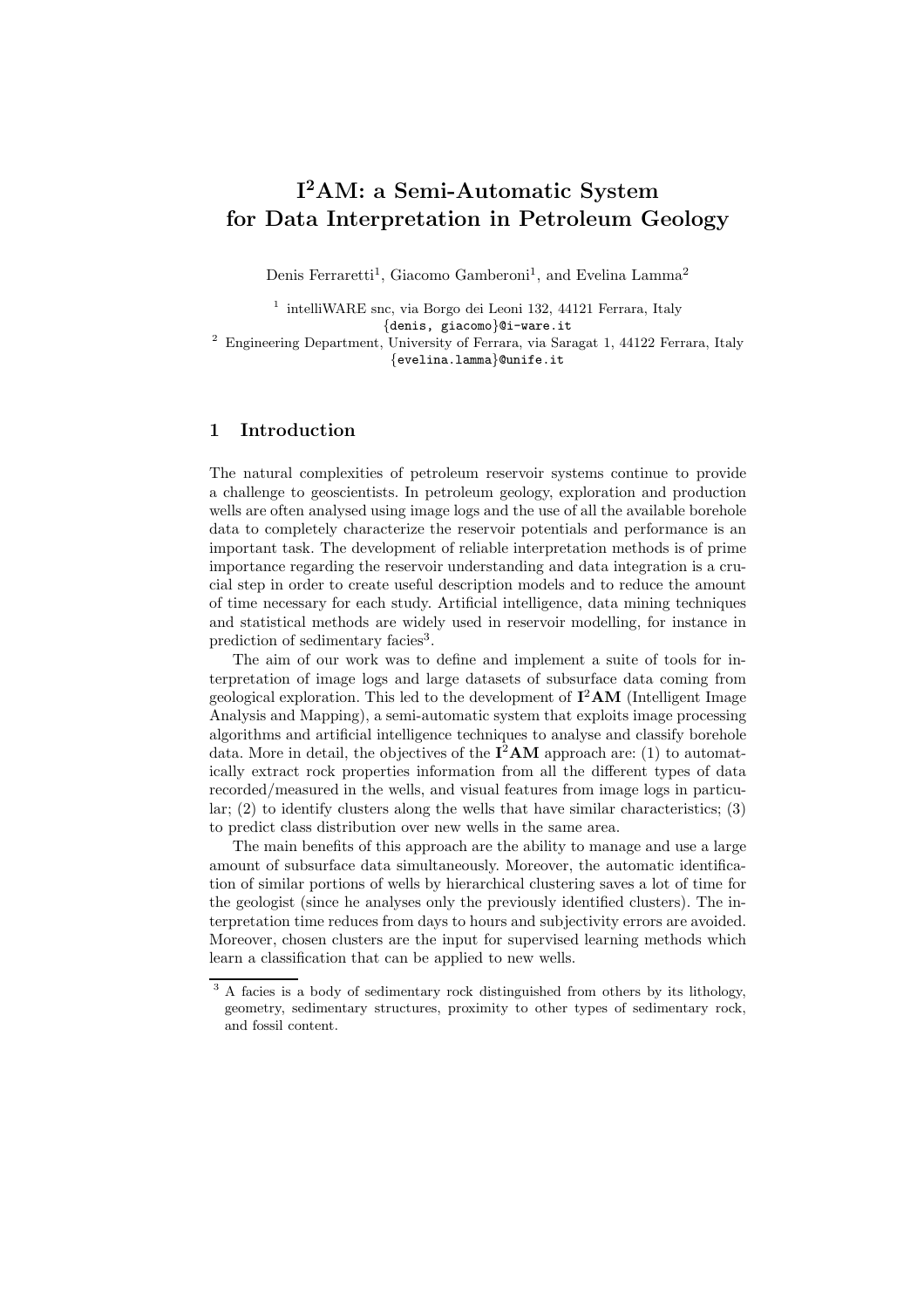# 2 The I<sup>2</sup>AM Approach

With our system, we propose a cascade of techniques, i.e., pattern recognition, clustering and learning classifications algorithms, in order to:

- 1. first, automatically identify relevant features in image logs, by applying machine vision algorithms;
- 2. second, cluster several regions of the same well or of different wells into similar groups, by applying hierarchical clustering and choose the set of most significant clusters: this is done by the expert of the domain;
- 3. finally, feed a machine learning algorithm in order to learn a classifier to be applied to new instances and wells, possibly co-located.

See Figure 1 for the entire workflow.



**Fig. 1.** Workflow of the  $I^2AM$  system: 1) image logs are analysed using machine vision algorithms and then merged with electrical logs; 2) clustering of the dataset in order to discover hidden data structures; 3) learning and classification of new wells.

In the first step we create a large dataset that includes data from different wells in the same area, this will be the input of following step. Each well is characterized by two types of log: image and electric. In order to use both we need to convert image log observations in numerical dataset. To do this we use machine vision algorithms.

In second step, hierarchical clustering is applied to a set of co-located wells in order to find an hidden data structure. The domain expert chooses the best clustering partition that fits the observed facies distribution. In our application we use hierarchical agglomerative clustering that produces a cluster hierarchy represented in a dendrogram. Using the dendrogram the geologist can choose the most suitable cluster partition.

Then in third step, starting from identified clusters, a supervised learning algorithm is used to learn a classifier which can be applied to new wells, in order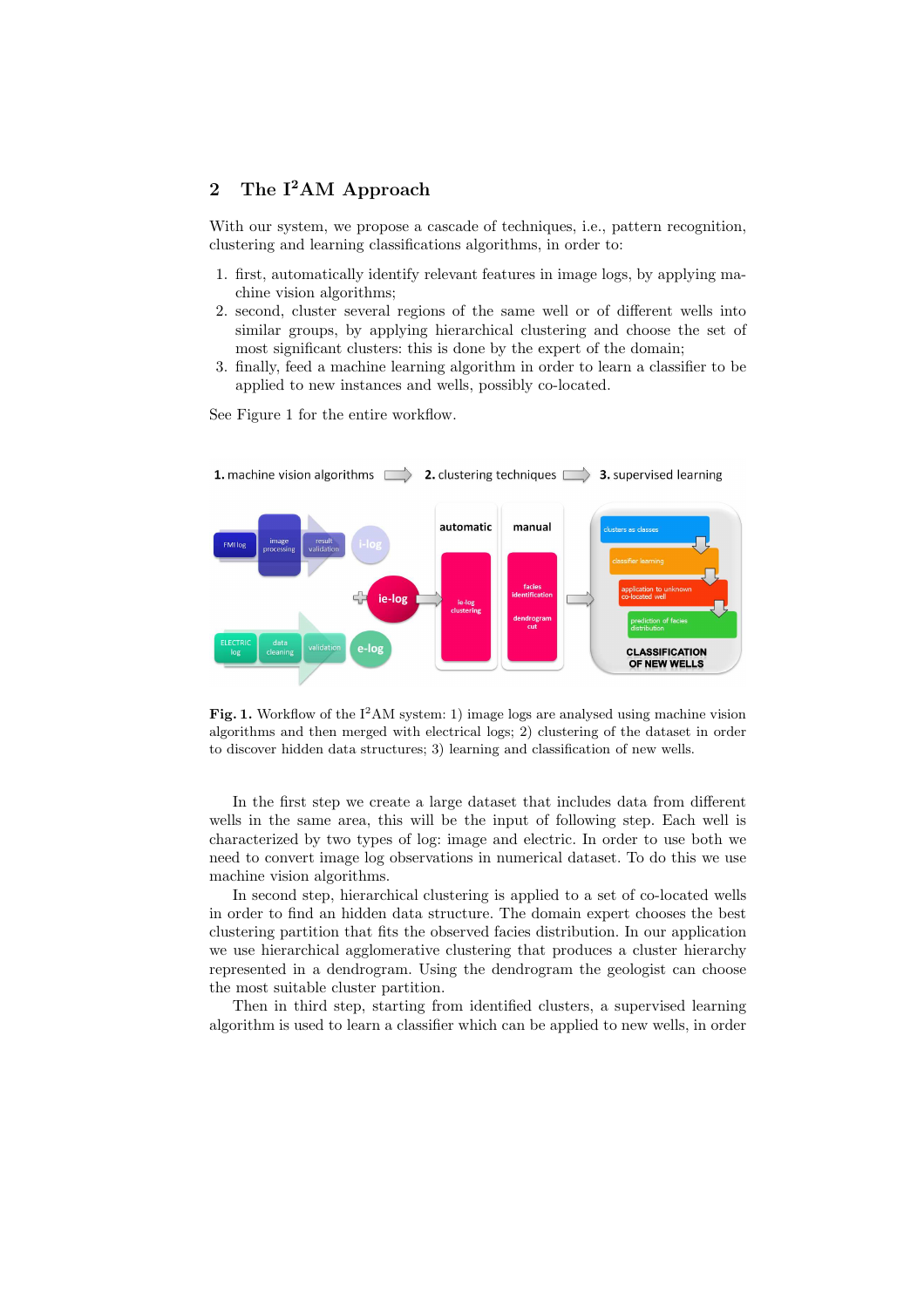to predict the distribution of facies over a new, unknown well in the same area. This task is achieved by learning the model of each cluster from the previous description, to this purpose it is possible to use different supervised techniques.

Following these steps, we obtain a semi-automatic interpretation and prediction method for well logs. This is a semi-automatic approach because a human quality control is needed in order to obtain a meaningful clustering partition in the domain context; but this is also the main advantage: the geologist identifies clusters only once considering all the available data simultaneously and saving time.

#### 2.1 Machine Vision Algorithms

Image logs or  $\text{FMI}^4$  logs are digital images acquired by a special logging tool within a borehole [14]. See Figure 2 for an example. FMI logs interpretation is a very complex task, due to the large number of variables and to the huge amount of data to be analysed. Usually, the geologist (domain expert) performs the bedding and fracture analysis by hand, in a tedious and expensive task, and then he tries to identify different classes that group well sections at different depths with similar visual characteristics.



Fig. 2. Example of FMI image log (a) and automatic extracted features (b): sinusoids (blue curves) and vacuoles (green circles).

The I<sup>2</sup>AM approach for geological image interpretation is based on the detection/measurement of some features for each analysis window (360x100 pixel image), over the entire well.In particular these four features are:

<sup>4</sup> FMI (Fullbore Formation MicroImager) is the name of the tool used to acquire image logs based on resistivity measures within the borehole.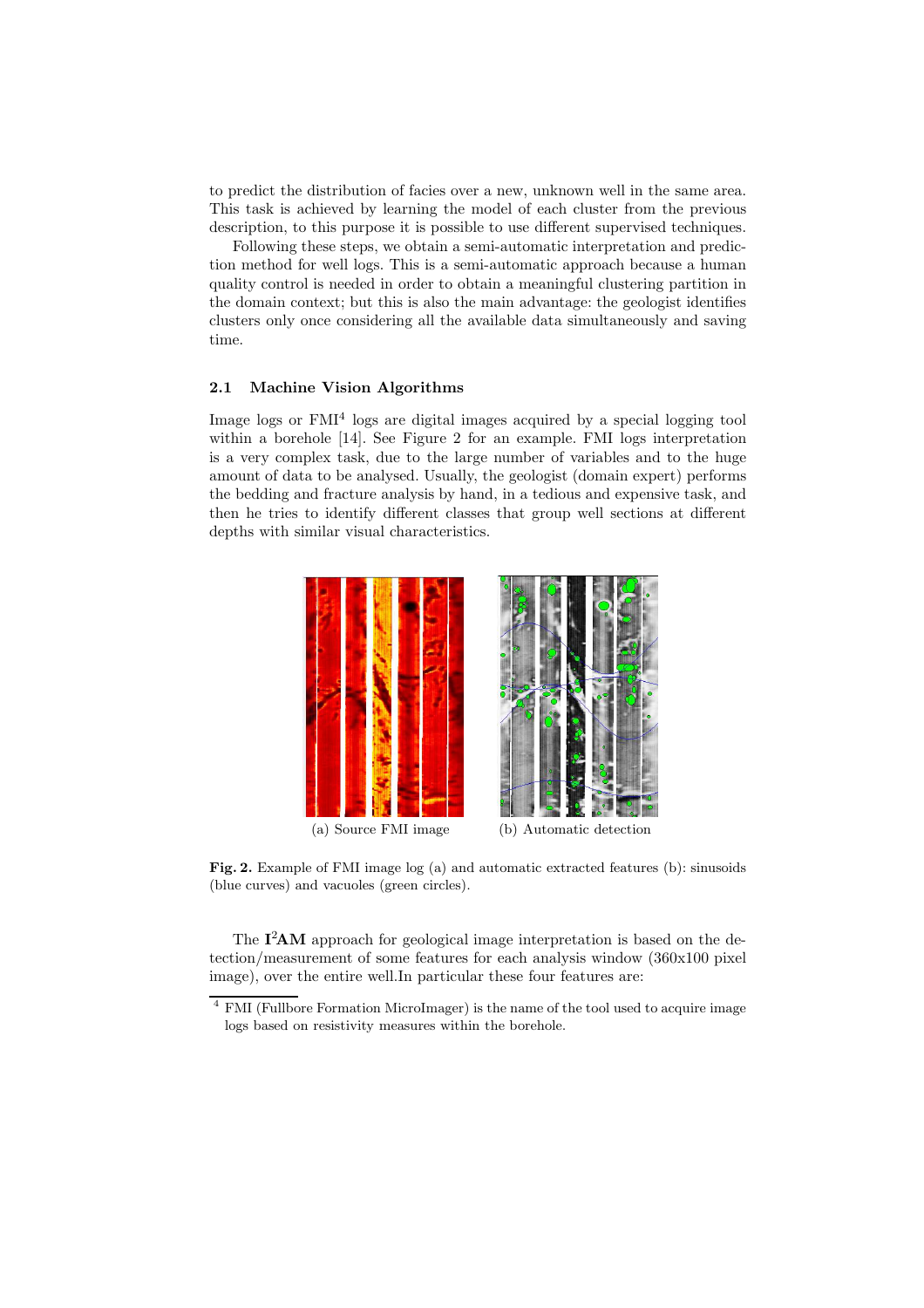- surfaces (bedding or fracturing that visually correspond to sinusoids);
- vugs/clasts;
- contrast between the previous features and background;
- organization of the texture (homogeneous vs. granular).

In order to classify the features of the images over the entire well, the system analyzes the entire borehole log using an analysis window of fixed size. The size of the window is important because it has a direct impact on the resolution of the output/analysis and on the time of analysis of the entire well. The size of this window can be set by the user depending on the type of analysis to be performed.

Sinusoids in the log image can have different geological meanings: bedding or fracture. They do not appear entirely in the FMI, only short parts of them are directly visible.Sinusoids in the log image can have different geological meanings and they are automatically extracted using advanced image processing algorithms developed and tested in in [2] and [3].

To find and count vugs/clasts is important to understand the rock porosity and type of fluid that fills the vacuoles. In the FMI image vacuoles appear as circular or ellipsoidal areas with uniform color, with a high or low contrast with the background. To automatically find and count vugs/clasts the system use algorithms from [4]. The goal is to separate vacuoles from the background and to distinguish them on the basis of some visual features (i.e., area dimension or average color). A trivial count of the vacuoles and sinusoids detected in a zone are fundamental features for the classification of the rock.

The contrast value is significant because it can easily highlight the variation of resistivity in the rock formation. The resistivity variation usually depends on the lithology and the type of rock or type of fluids that fill the pores. This is achieved by using a properly filtered image FFT (Fast Fourier Transform), in order to link to each analyzing window a value that can represent a reliable measure of image contrast.

The internal organization of a rock is an important parameter to understand petrophysics and petrographic characteristics of a rock. The texture organization is highly variable and is an important information for the full interpretation of rock formation, it can be fine-grained to coarse-grained. A grainy FMI image has several small areas (grains) in contrast with the background, and these areas could be highlighted through an edge detection algorithm. The total amount of pixels in the edges of the processed image, is proportional to the texture organization.

Once the system has analysed the entire image log, and the algorithms have extracted the values that represent each feature, these information are summarized in a feature table (a row for each analysis window, a column for each image feature). This table is the final numerical dataset from FMI log and it can be properly merged with other electric logs.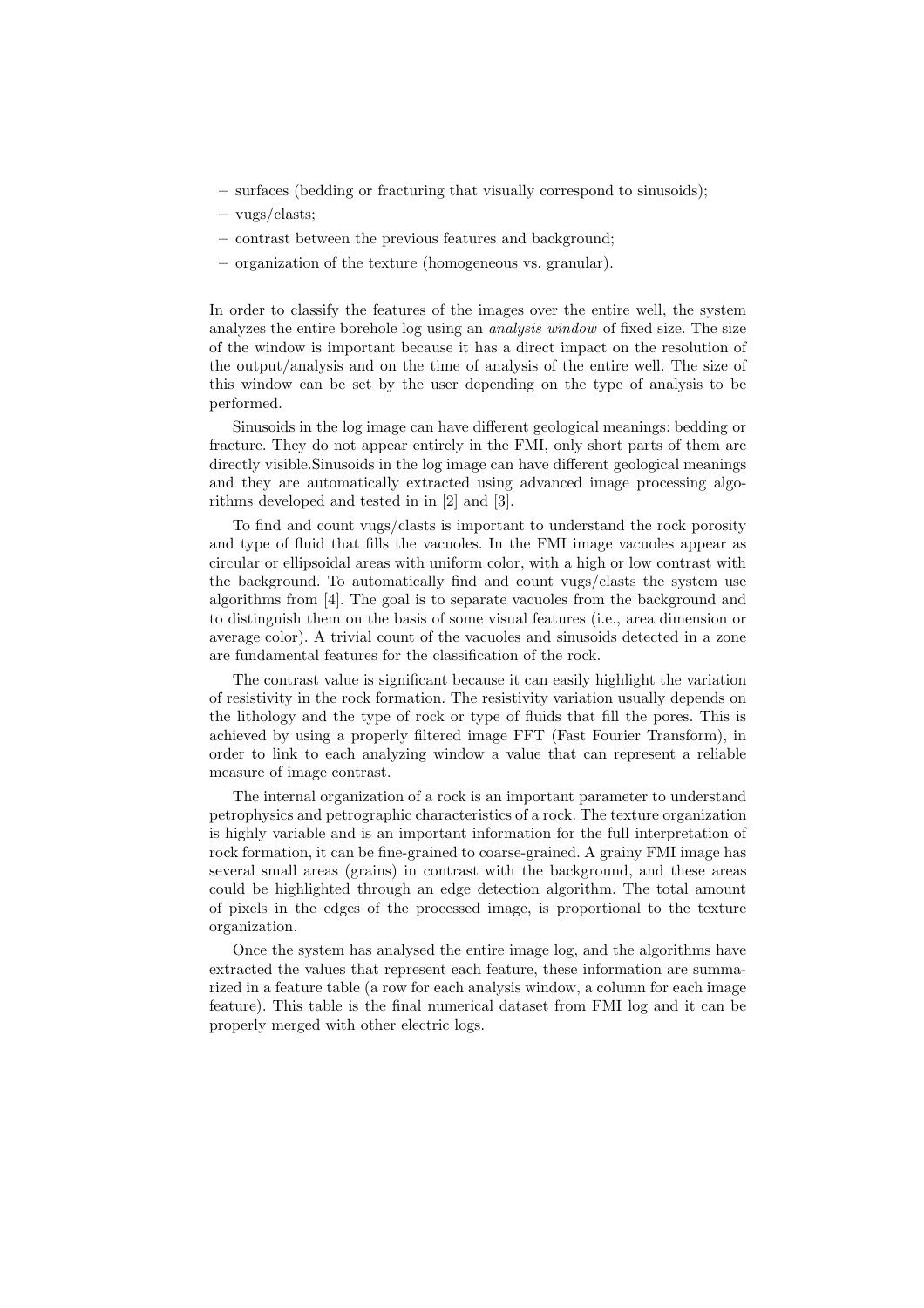#### 2.2 Clustering Techniques

Cluster analysis is an unsupervised learning method that constitutes a cornerstone of our intelligent data analysis process [10]. It is defined as the task of categorizing objects having several attributes into different classes such that the objects belonging to the same class are similar, and those that are broken down into different classes are not. Intra-connectivity is a measure of the density of connections between the instances of a single cluster. A high intra-connectivity indicates a good clustering arrangement because the instances grouped within the same cluster are highly dependent on each other. Inter-connectivity is a measure of the connectivity between distinct clusters. A low degree of interconnectivity is desirable because it indicates that individual clusters are largely independent of each other. Every instance in the dataset is represented using the same set of attributes.

Generally, clustering algorithms can be categorized into partitioning methods, hierarchical methods, density-based methods, and grid-based methods. In our work we use hierarchical method, it builds the hierarchy starting from the individual elements considered as single clusters, and progressively merges clusters according to a chosen similarity measure defined in features space. Hierarchical clustering techniques use various criteria to decide "locally" at each step which clusters should be joined (or split for divisive approaches). For agglomerative hierarchical techniques, the criterion is typically to merge the "closest" pair of clusters, where "close" is defined by a specified measure of cluster proximity. There are three definitions of the closeness between two clusters: single-link, complete-link and average-link. The single-link similarity between two clusters is the similarity between the two most similar instances, one of which appears in each cluster. Single link is good at handling non-elliptical shapes, but is sensitive to noise and outliers. The complete-link similarity is the similarity between the two most dissimilar instances, one from each cluster. Complete link is less susceptible to noise and outliers, but can break large clusters, and has trouble with convex shapes. The average-link similarity is a compromise between the two. Our application provides best known distance measures: Pearson, Manhattan and Euclidean, and linkage strategies (single, complete and average).

Results of agglomerative algorithms can be represented by dendrograms (see main windows in Figure 3). Advantages of this technique are: 1) it does not require the number of clusters to be known in advance, 2) it computes a complete hierarchy of clusters, 3) good result visualizations are integrated into the methods, 4) a "flat" partition can be derived afterwards (e.g. via a cut through the dendrogram). An excellent survey of clustering techniques can be found in [8].

#### 2.3 Supervised Learning

Inductive machine learning is the process of learning a set of rules from instances (examples in a training set), or more generally speaking, creating a classifier that can be used to generalize from new instances [9].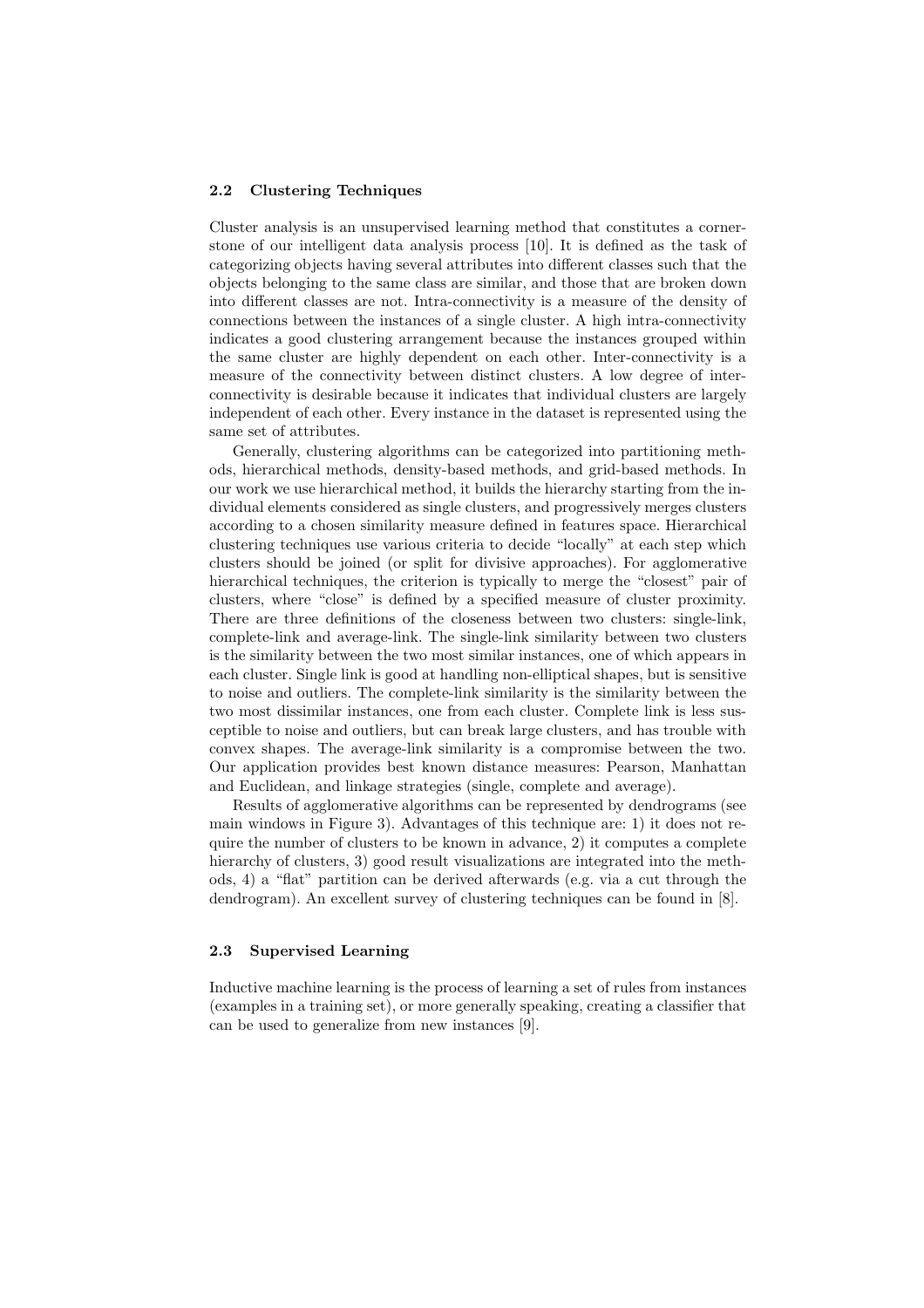

Fig. 3. Clustering process with dendrogram visualization in the  $I^2AM$  software.

Supervised classification is one of the tasks most frequently carried out by so-called Intelligent Systems. Thus, a large number of techniques have been developed based on artificial intelligence (logical/symbolic techniques), perceptron based techniques and statistics (bayesian networks, instance-based techniques).

In order to find the best classifier for facies distribution prediction in petroleum geology domain, we test several algorithms: decision trees, classification rules and regression methods. These techniques allow the propagation of classes to new wells. We use J4.8, Random Forests, PART [5] and Rotation Forest as decision trees induction and classification rules generation algorithms. For regression we use ClassificationViaRegression [6] and Logistic.

Decision trees represent classification rules in form of a tree, where each node represents a test on an attribute. Depending on the outcome of the test, we must follow the relative branch, and continue until we reach a leaf, that gives a classification of the instance. Decision trees are usually created from examples, using algorithms such as C4.5 by Quinlan [12]. We use J4.8 algorithm, which is an implementation of this C4.5 decision tree learner.

Random Forests are a combination of tree predictors such that each tree depends on the values of a random vector sampled independently and with the same distribution for all trees in the forest [1]. The generalization error for forests converges to a limit as the number of trees in the forest becomes large.

Rotation Forest is an algorithm for generating ensembles of classifiers [13]. It consists in splitting the feature set into K subsets, running principal component analysis separately on each subset and then reassembling a new extracted feature set while keeping all the components. The data is transformed linearly into the new features. A decision tree classifier is trained with this data set.

Linear regression can easily be used for classification in domains with numeric attributes. Indeed, we can use any regression technique, whether linear or nonlinear, for classification. The trick is to perform a regression for each class, setting